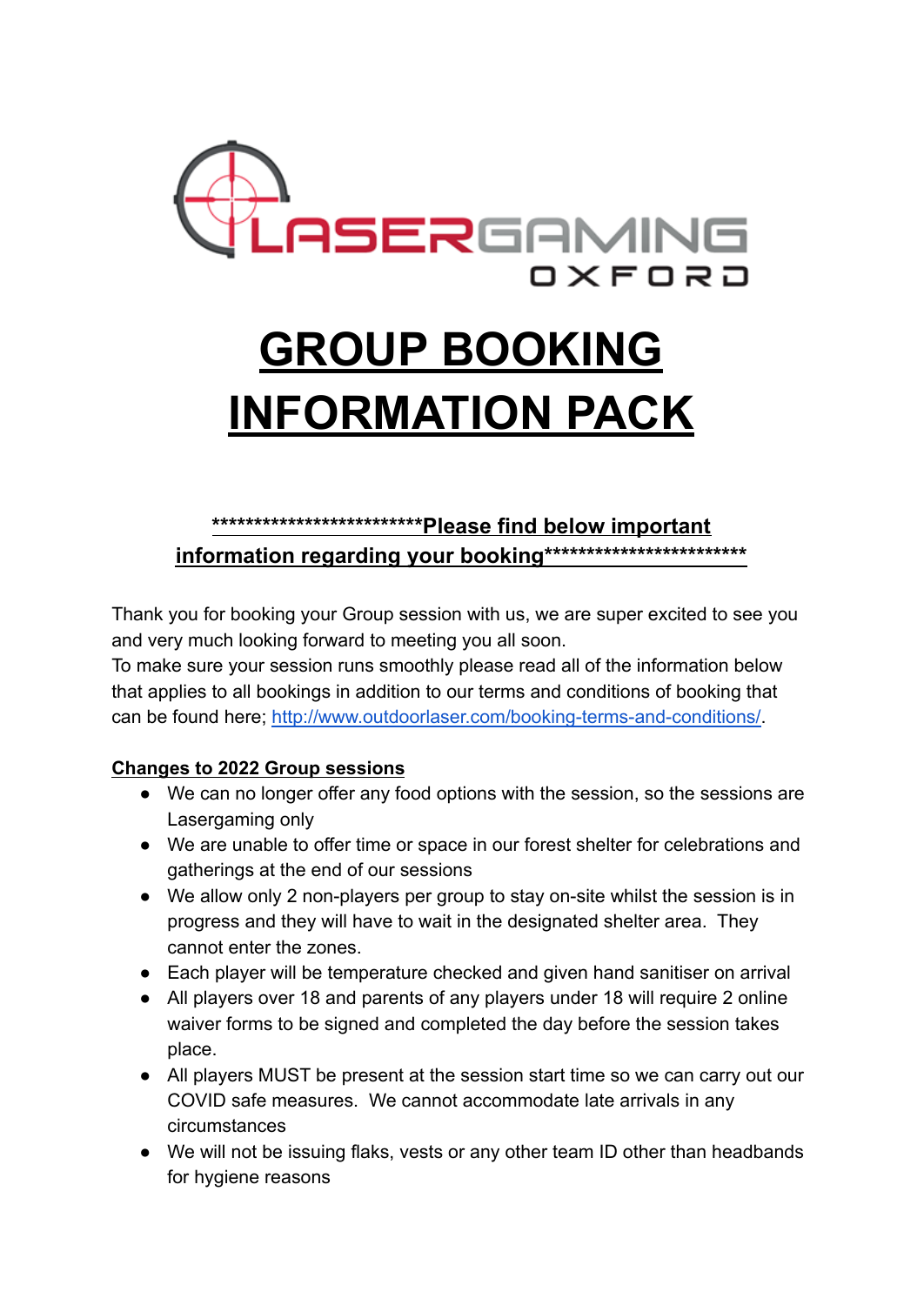# **Before the Session**



Fill in the online Waivers for any players before the session for any under 18's and over 18's players. You should have been given the link to these forms from the organiser or person who booked. These must be completed 24hrs before the session commences.

# Day of the Session



Players must arrive 15 minutes before the session start time to enable us to adhere to our safety measures below, we cannot accommodate late arrivals under any circumstances. On arrival please wait in your vehicle until we sign you in.



If you are dropping off any players, please try and remain in your vehicle when dropping off and picking up, our staff will come over and log you in. Please also ensure you pick up the players after the session promptly.



Each player will be temperature checked and hand gel issued before entering the woodland.



Any gifts/cards must be handed directly to the organiser adhering to social distancing rules if applicable.



Please do not gather or congregate in groups in the car park. Only players can enter our woodland. Once the session has finished we ask you to exit the site as soon as possible so we can allow the next session attendees to arrive.



If any players are Asthmatic, they MUST have their inhaler with them to play, even if it is occasional or seasonal. It is an insurance requirement. No inhaler - No play.



All players must wear suitable footwear, trainers or walking boots. No flip flops or open-toed or open-healed shoes.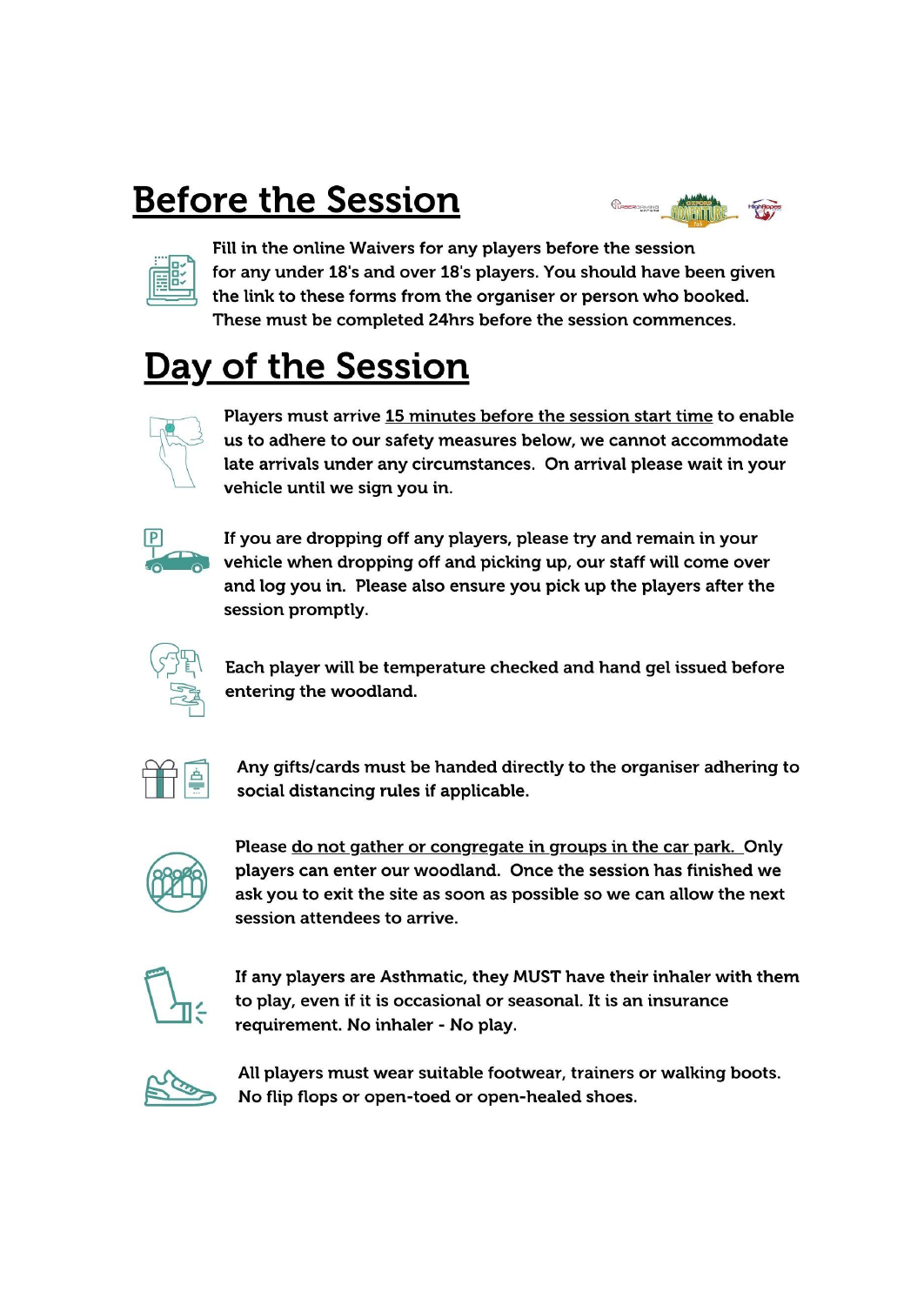#### **Booking confirmation**

Once you have placed your booking you will receive a booking confirmation via email from our office team. If you haven't received it within 20 minutes of booking, please check your Spam folder or junk folder and then click "not spam" to make sure you receive all the session info before you arrive.

#### **Booking Conditions for groups less than <30 players**

- On booking you have paid for the party in full. By securing the booking, those places have been removed from our booking system and reserved for your guests. This will prevent others from booking these places. Full payment at the time of booking is required.
- For bookings up to 30 players, a full refund, to decrease numbers or to transfer the session date, you must notify us by giving us more than 30 days' notice prior to the date of the session.
- We are unable to transfer, refund, or offer any credit notes or alternative sessions for individual places where there has been a decrease in numbers within 30 days of the session date. You are very welcome to find another player to take the place of the non-attendee.
- ●

If you notify us within 30 days of the booking date but giving more than 2 weeks notice we may be able to move the whole booking to an alternative date subject to availability.

●

Unfortunately, we can not offer a transfer of date if the session is within 2 weeks of the date of the booking.

#### **Booking Conditions for groups of more than >30 players**

- On booking, you have paid for the party in full. By securing the booking, those places have been removed from our booking system and reserved for your guests. This will prevent others from booking these places. Full payment at the time of booking is required.
- For bookings up to 60 players, a full refund, to decrease numbers, or to transfer the session date, you must notify us by giving us more than 60 days' notice prior to the date of the session.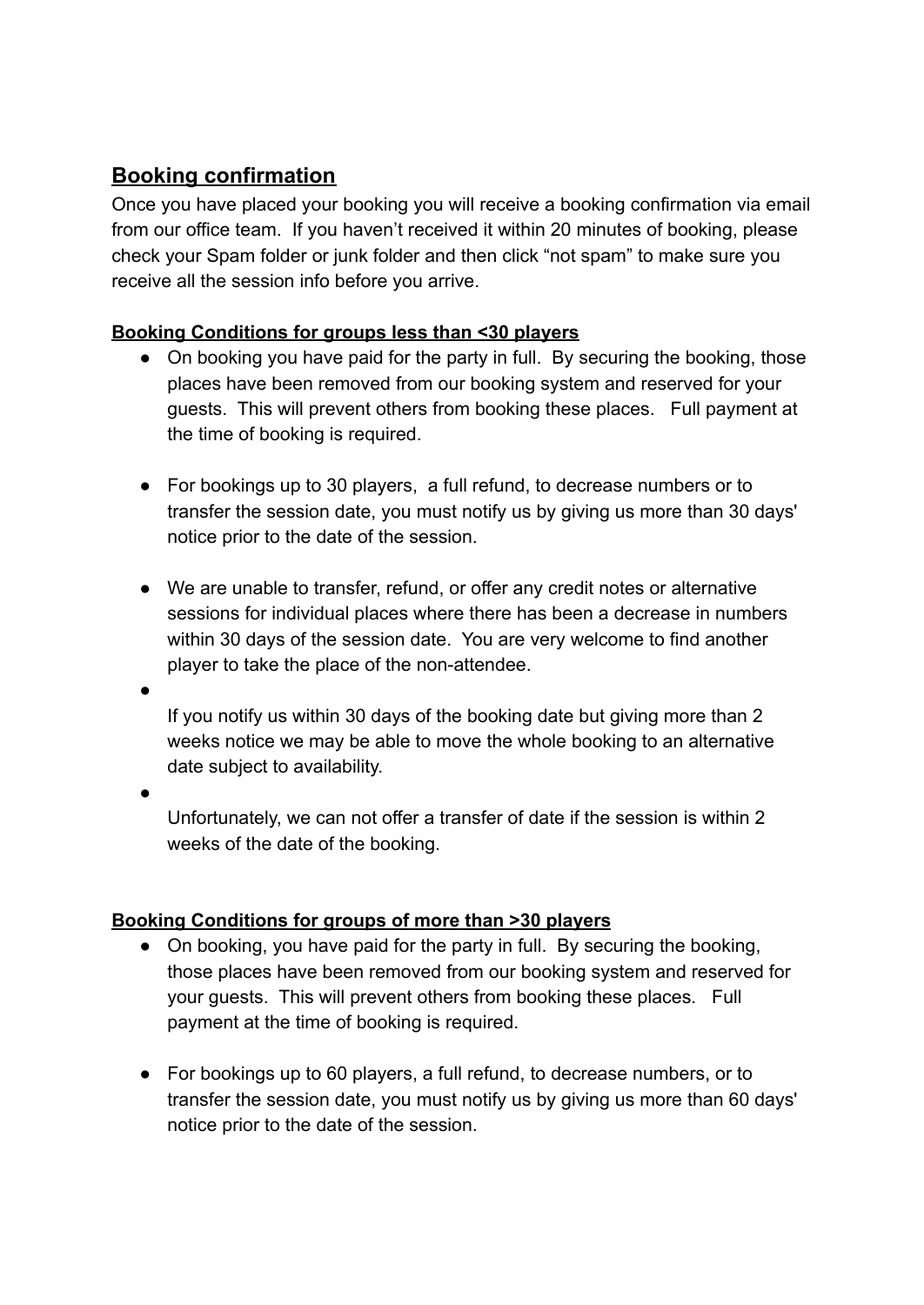- We are unable to transfer, refund, offer any credit notes or alternative sessions for individual places where there has been a decrease in numbers within 60 days of the session date. You are very welcome to find another player to take the place of the non-attendee.
- $\bullet$

If you notify us within 60 days of the booking date but giving more than 2 weeks' notice we may be able to move the whole booking to an alternative date subject to availability.

 $\bullet$ 

Unfortunately, we can not offer a transfer of date if the session is within 2 weeks of the date of the booking.

# **The V.I.P**

Our VIP will get a free place on all of our group sessions in addition to the minimum numbers booked. We love celebrating special occasions so if there is a VIP such as a Hen, Stag, Birthday VIP, leaving do VIP or the organiser of a team event or get together, then please let us know their name if you haven't already! We love making a fuss and we also want to make sure they get their official medal of honour in way of a personalised dog tag.

The free place is added to the booking manually by us, so you don't need to do anything on your end, we will take care of all of that for you.

### **Adding additional Players**

Please let us know ASAP before the session if you would like to add on any additional players so we can check availability. Places are limited and subject to availability. If we have space, we will get that sorted for you and arrange payment to secure the places, no problem at all.

### **Decrease in numbers before the event.**

As above, you can't decrease your number of players within 30/60 days of the event as above. We also can't refund for any broken bones, pregnancies, unforeseen circumstances illnesses, covid related illnesses without the required notice or no shows on the day.

#### **What to wear**

The Great British weather can be unpredictable so we always recommend warm clothing. Depending on the time of year you will need to wear appropriate outdoor clothing - there is no such thing as bad weather just bad clothing!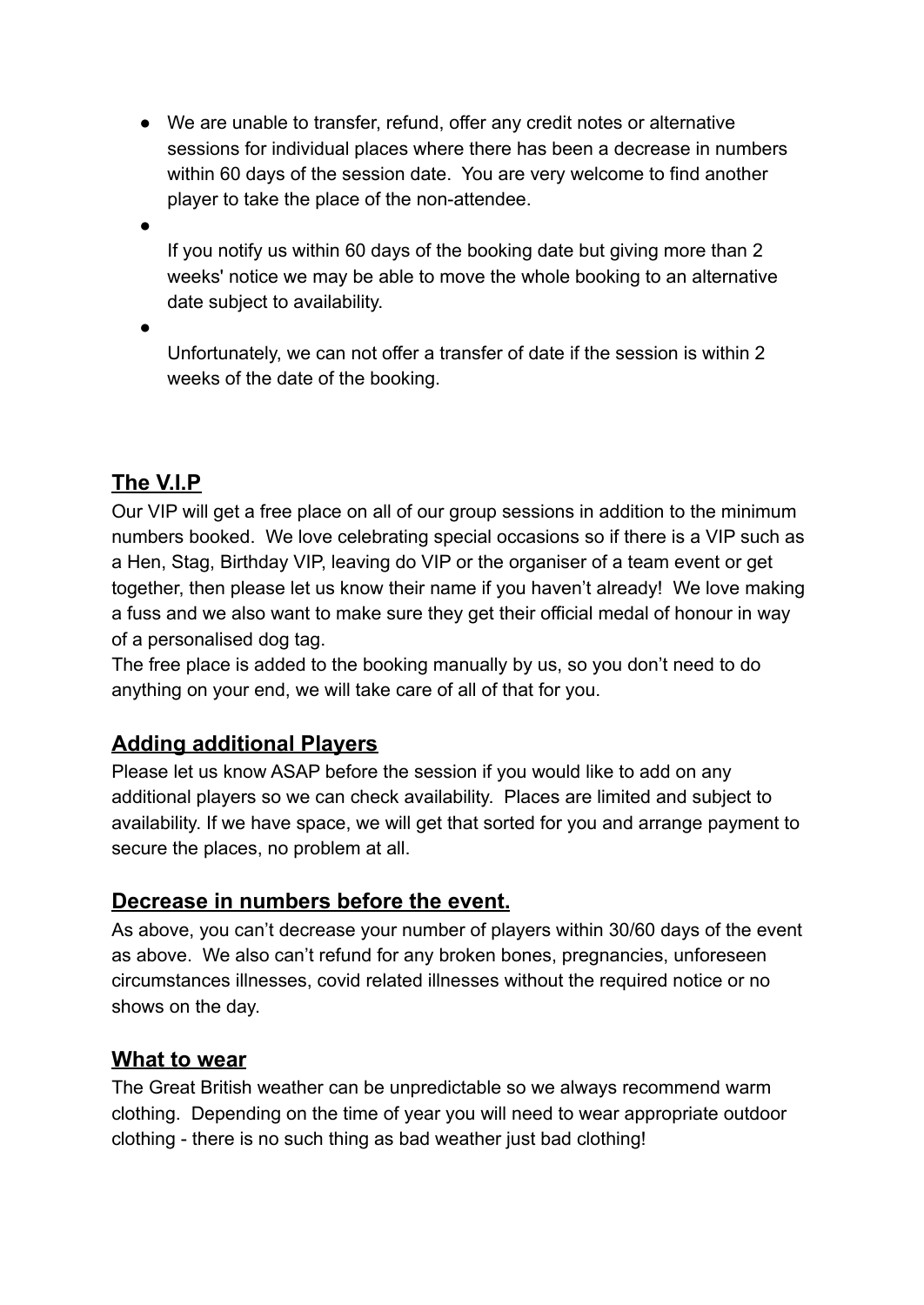For winter months we recommend warm layered clothing, waterproof coat/Jacket, old clothes you don't mind getting muddy and grubby in the woodland, **trainers or walking boots only** - no open-toed/open heeled shoes. Shoes must have adequate ankle support for outdoor use. Thin gloves are a great idea, and anything else to keep you warm.

In the summer months we recommend long trousers (we are a woodland and insects and bugs live in the woodland, there are also nettles!), long-sleeved t-shirt, **trainers or walking boots only** - no open-toed/open heeled shoes. Shoes must have adequate ankle support for outdoor use. You may wish to bring a thin waterproof coat if raining. We recommend sunscreen and insect repellent. Please leave all valuables at home

#### **What time do we arrive?**

We recommend arriving 15 minutes before your session start time. Unfortunately, we cannot accommodate late arrivals so please ask all your guests to arrive on time :-) On arrival, please wait in the car park and one of our awesome team will come and conduct the necessary temperature checks and hand gel issue and check you have submitted your online waiver. We will then gather all the players together and take you up to the gaming areas.

#### **Food options**

We do not offer food at the moment. Unfortunately in this re-opening phase we are unable to offer an area to picnic or for you to bring your own food on site.

#### **Spectators/Non-players**

For health and safety, all non-players must stay in the shelter area and cannot enter the gaming zones, it's players only in the zones, but we would ask that you do not distract the players whilst games are taking place or cross the fencing area to access the zones. The rule is if you wanna see you'll need to play!

#### **At the moment our non-player limit is 2 people per group on site.**

Social distancing measures must be followed if in place.

#### **What is the structure of the session?**

You will need to arrive 15 minutes before our session with us for the temperature checks, and hand gel issue.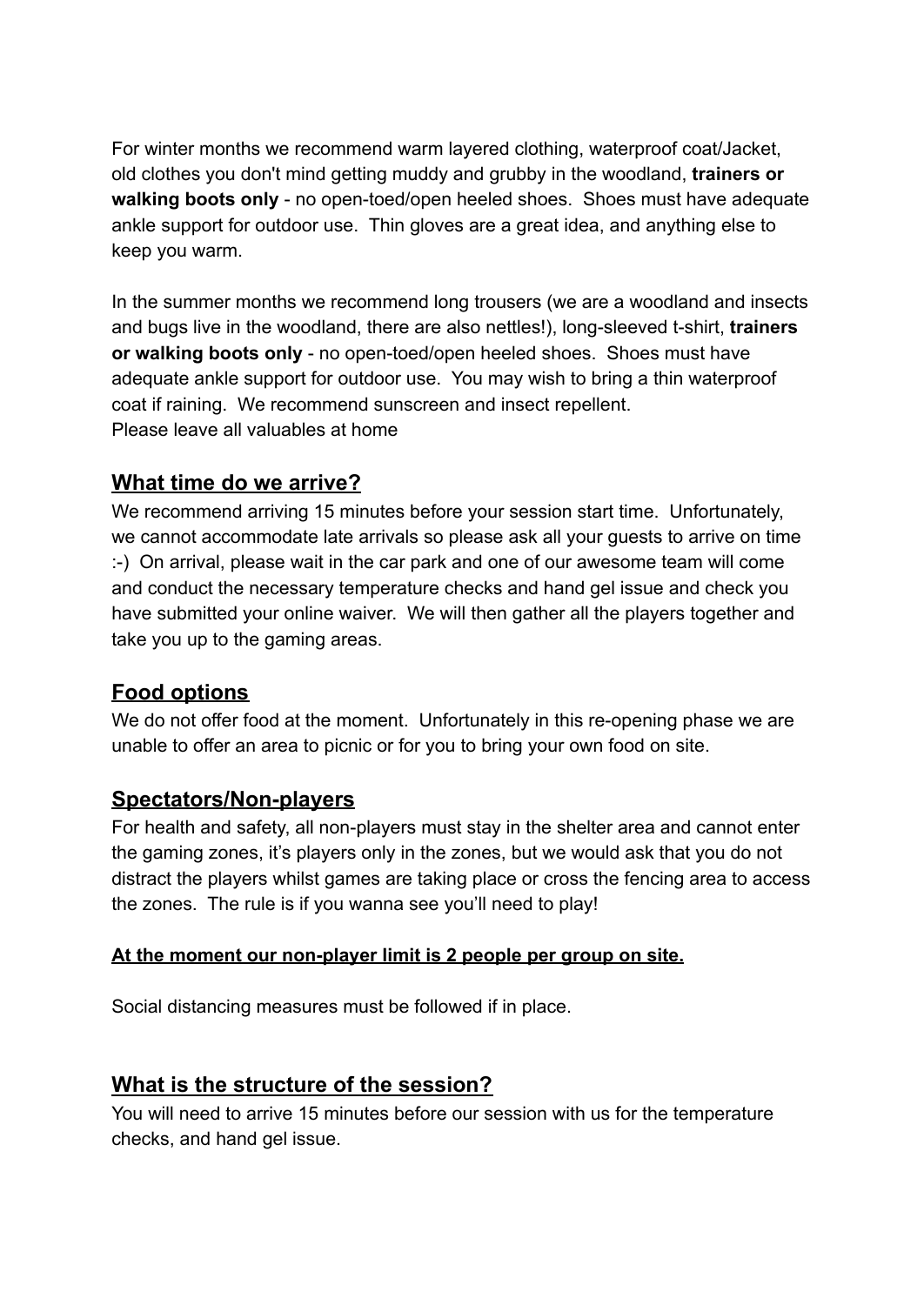Once all that is completed, we will gather all groups together and take you up to the woodland to the briefing area.

You will then be briefed on the session ahead and begin kit up and weapon issue. Once you are ready the safety brief will begin and weapons training will commence. We will then form the teams and give you your first mission and send you on your way. This usually takes approximately 30 minutes in total.

The rest of the session is pretty full on! Throughout the rest of the session, other mission objectives will be given to you and you will continue to complete the mission objectives and you will continue gaming until the end of your session. At the end of the session, we will take a group photograph for you all if all players have consented on the waiver and this will be uploaded to our facebook so you can share.

If you are booking for the 2 hour option your game time will be 1.5hrs and if you are booking the 2.5hr option then the gaming time will be 2 hrs. The games are pretty full on and immersive so it will be action-packed.

Once the session is over, we will escort you to the car park for departure. We ask you to leave the site promptly after the session is finished so we have plenty of time before the next group arrives to prepare.

Please also note, we do not have any areas to picnic, eat food, gather together in or around our site and the Culham No1 Site. The nearest park is in Abingdon 2 miles away.

CCTV is also in progress throughout the site.

#### **Weather**

Bad weather, Rain, light snow and patchy showers are acceptable conditions that do not require cancellation. We are an all weather, outdoor, wet weather provider, and continue in Rain, sleet and Snow – subject to access to the site.

In the event thunder and lightning occurs during the session, the session will be stopped; all participants will be taken to a safe area until the bad weather disperses. The session will then continue as normal. In the event that weather is so severe that the session has to be cancelled by us, (severe gales, and severe snow storms) we will notify you at our earliest convenience and reschedule your session for another time.

If our venue is operating in adverse weather conditions as normal, and can provide a safe well managed session, in the event you choose to cancel your session, your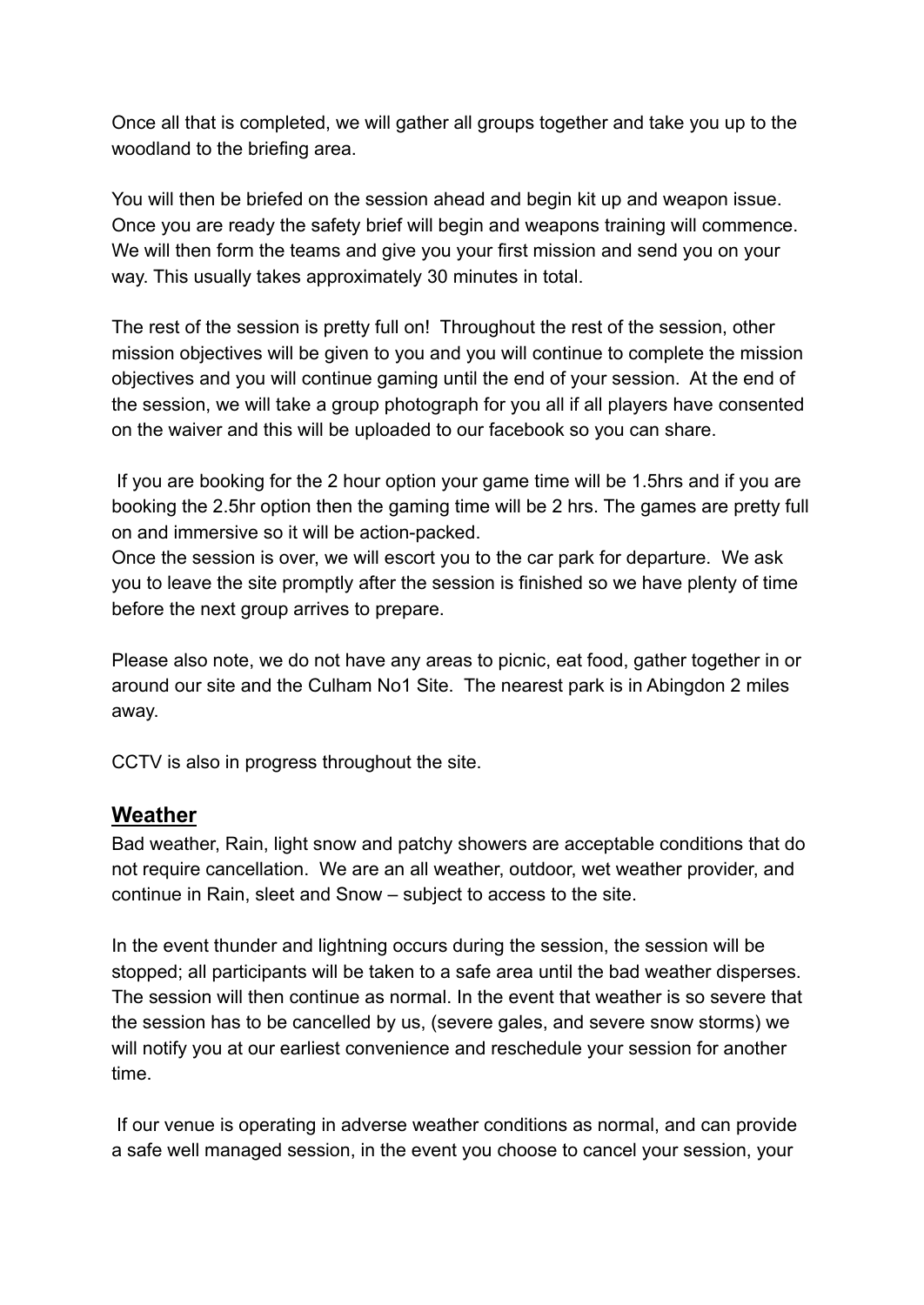session will not be rescheduled, the full balance will still need to be paid and no refunds will be given.

#### **Is this suitable for the ladies?**

**Absolutely, HELL YEAH!** The Ladies LOVE Lasergaming, there is NO paint, NO projectiles, No Pain, NO bruises, NO masks and NO protective clothing needed just to play.

We have 8 different gaming guns to choose from so we have the light weight SMG's that are only 2kg and we also have the big guns that weight 4kg so something for everyone in team. The way our games are structured it isn't all about who is the fastest and strongest, there are many roles within the team and Ladies LOVE Lasergaming because they feel they can join in the fun without being covered in bruises the next day and they usually are the sharpest shooters so GUYS be warned!

#### **Do we play on our own or against another group?**

If your group size is less than 25 players then the session will be non-exclusive so there MAY be others playing against your team.

If you are wanting exclusivity then you will need to make the initial booking for 25 or more players.

In the event that it is just your team playing at the time then your whole group will be split into 2 and the 2 teams will battle each other.

If there is another adult group in at the same time then your whole group will stay as one and Battle the other group. Other groups might be corporate events, stag & hen events or social clubs.

We wouldn't ever split up any of the groups and mix with another so if there are 2 different groups in at the same time then you would stick with your own teams, we wouldn't split some of you up and make you play in a team with another group you don't know.

If your original group size on booking is over 25 players or you are paying based on the minimum charge for 25 then your session automatically becomes exclusive to your group only providing there isn't another group already booked.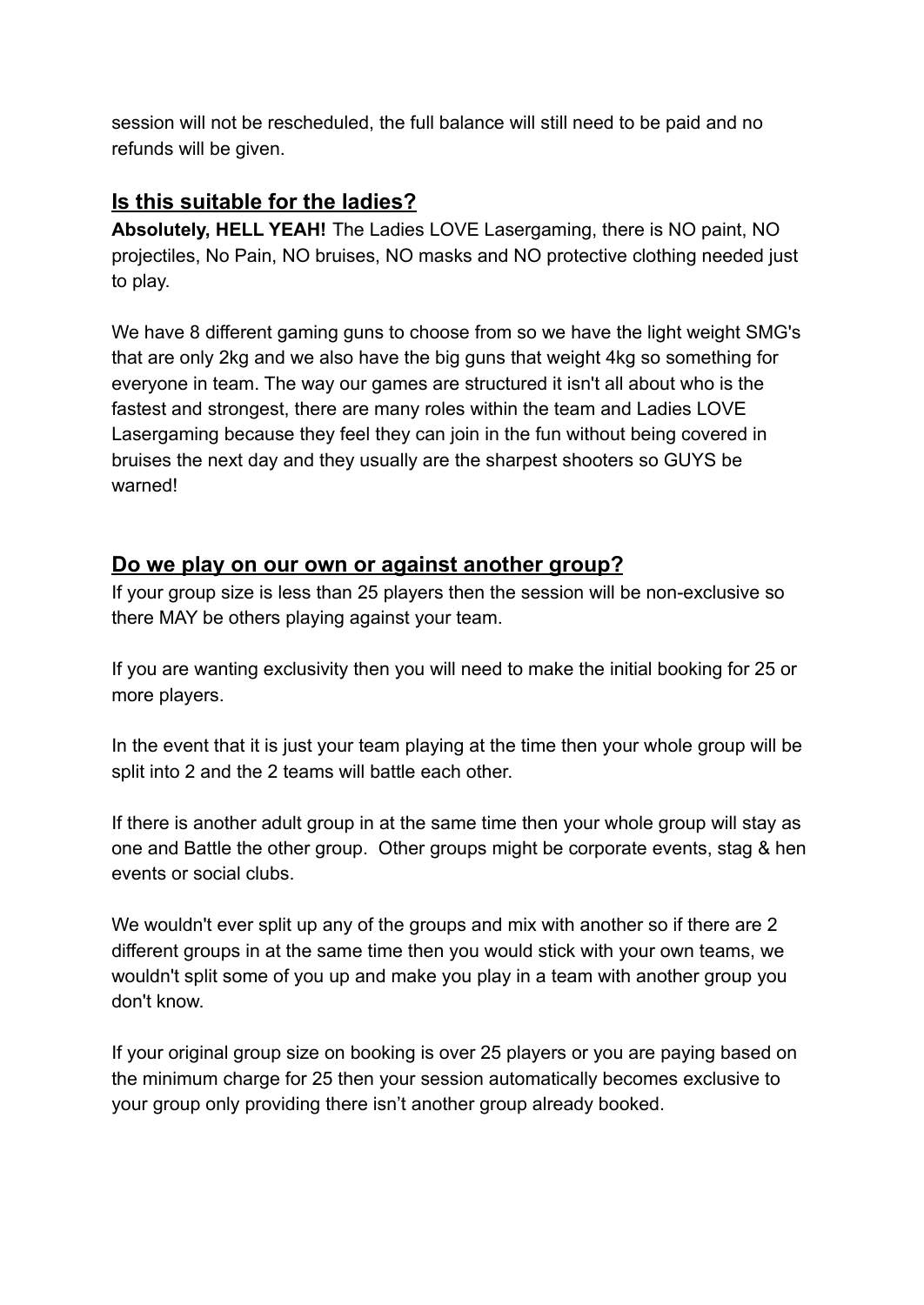In the event you book for less than 25 when you first book with us but then add to your numbers between the date of booking and before the session date then there may be a chance that at the time of booking and since the initial booking another group has booked in the meantime. On those occasions, it wouldn't be exclusive but we can look at other times for you and offer you some alternative dates or you can go ahead with a non-exclusive session.

#### **Is there parking?**

Yes, we have plenty of FREE parking and also coach and minibus parking. Players and visitors park at their own risk. Please note Lasergaming UK Ltd does not accept liability for any loss or damage to motor vehicles, their accessories or contents whilst parked in our car park. Please leave all valuables at home.

#### **Do I need to sign a Waiver/Disclaimer?**

Yes, it is an insurance requirement that all players must have signed online waivers in order to play. **NO FORM – NO PLAY**.

- If you are over 18 then you complete and sign your own.
- If any of the players are under 18 then a parent or a legal guardian is required to fill these in and sign online.
- There are 2 forms required, a covid release waiver and a player liability release waiver.

If a player highlights a medical condition, they must provide details before the day, for example, if they have ticked back injury, they must provide details on the nature of the injury, how long ago etc.

If we feel the injury or medical condition may need further assessment we will recommend you discuss taking part in our activities with your GP as we are not medically qualified to assess your suitability to take part or not.

Our online waiver forms require the player to confirm that they do not know of any medical condition that they suffer from which might have the effect of making it more likely that whilst under our care, the player be involved in an incident, which could result in injury to themselves or others.

This includes epilepsy, seizures, convulsions, Asthma, Back problems, recent injuries and other conditions. In the event a participant discloses a medical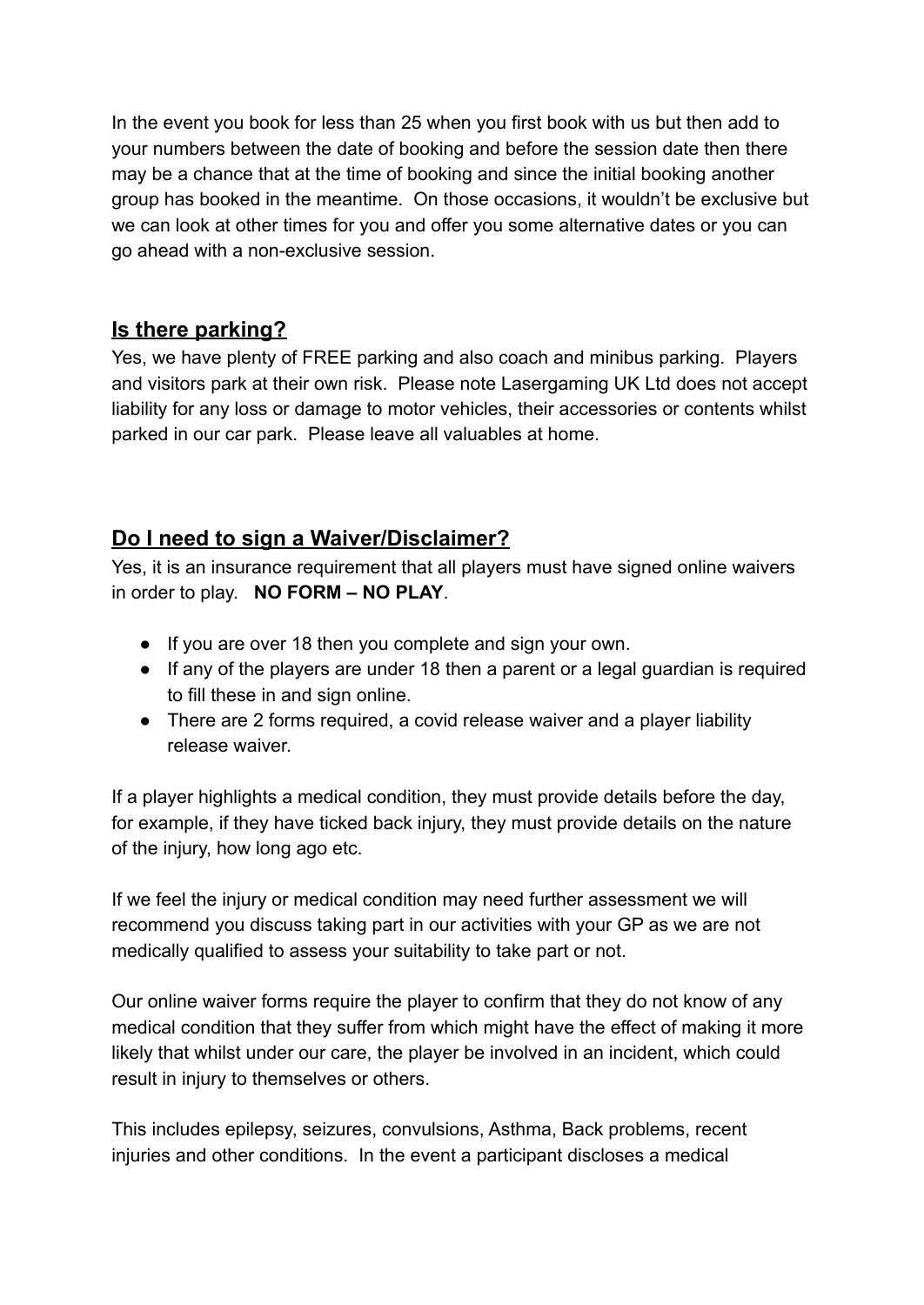condition, we would recommend they have written consent from their doctor to take part in the activities.

In order to play Lasergaming, all players must be able to safely negotiate their way around our woodland and gaming zones and be able to hold their gaming gun unassisted throughout the duration of the gaming. They must be free from serious injury. We cannot admit players who are in a cast, have a recent fracture or any broken bones. Please call email us at lasergaming@oxfordadventurepark.com if you are unsure about taking part.

With good preparation and management of the session, it is not very often players can not take part, it is better to call us and check beforehand if there is anything you are unsure about so we can make preparations for that particular player, conduct the necessary risk assessments and check suitability in line with our company policies rather than them turn up on the day, and they can not take part due lack of time for preparation for medical conditions and injuries. They will also need time to check with their GP. If we have recommended you check suitability or you disclose a medical condition, injury on the day on your disclaimer which we think increases the risk by you participating in our activities, we will ask you to sign an additional online disclaimer before taking part.

**The links to the online waivers can be found in the emails we sent you after booking. These are personal to your group and include a tracking link so you can track who has and who hasn't filled out the online waivers.**

We recommend you send the links to the players asap along with the site info and directions on the after you've booked your group session page that can be found here

[https://outdoorlaser.com/corporate-groups/after-you-have-booked-your-session-with](https://outdoorlaser.com/corporate-groups/after-you-have-booked-your-session-with-us/)[us/](https://outdoorlaser.com/corporate-groups/after-you-have-booked-your-session-with-us/)

Please ask them to make sure these are completed by the day before your event.

#### **Asthmatics**

In line with health and safety legislation, If a player ticks the Asthma Box, they must have an inhaler with them to take part. We can not allow players to take part without their life saving medication to treat them in the event it is needed regardless of how long ago it was since they last had an attack or how occasional it might be.